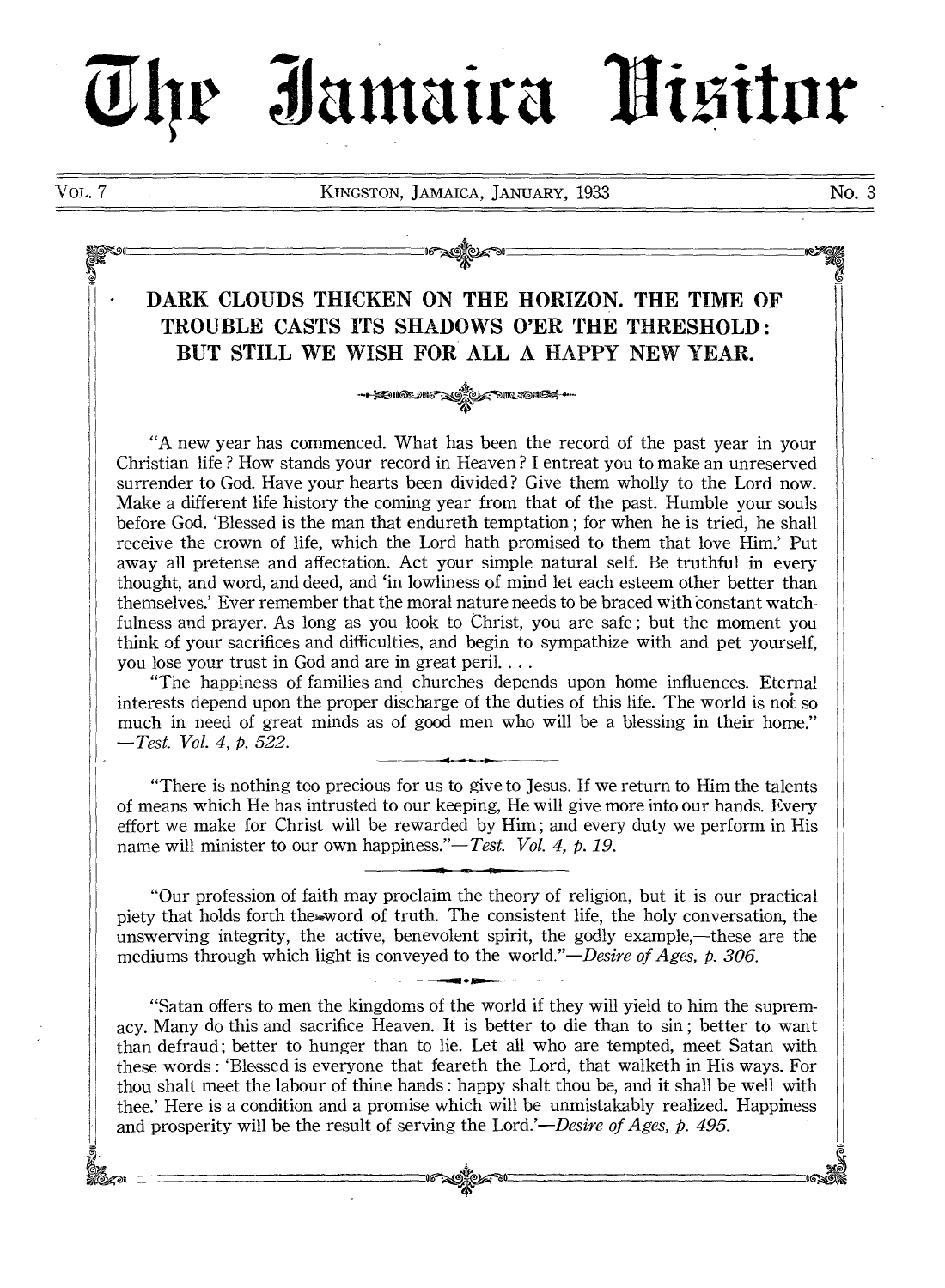#### THE BIBLE STUDY

#### THE STEWARDSHIP OF ADAM AND EVE.

- 1. Q. When man was created what was placed in his trust?
- A. Gen. 1:`27, 28. 1 he entire dominion of this earth.
- 2. Q. In what sense was this given to man?
- A. Psalm 24: 1; Duet. 10: 14. It was his in trust for God. He was to dress (improve) and "keep" it. Man was God's steward.
- 3. Q. As a recognition that Adam held the world in trust for God as His steward, what reserve was made by the Creator?
- A. Gen. 2 : 15-17. God reserved the tree of knowledge of good and evil.
- 4. Q. Therefore what two responsibilities were placed upon Adam ?
- A. 1, to keep the earth from a usurper; 2, to sacredly abstain from touching or partaking of the forbidden tree.
- 5. Q. What would result if Adam should prove unfaithful to his trust ?
- A. Gen. 3 : 1-3. Death.
- 6. Q. What promises did Satan make as an inducement to unfaithfulness ?
- A. Gen. 3: 5. Greater knowledge and more power.
- 7. Q., In leading us into temptation, what is one of Satan's strongest methods?
- A. Matt. 4: 9. To offer valuable bribes, and induce us to think we will be in a better state if we yield to him.
- 8. Q. How much was involved in Adam's disobedience ?
- A. James 2: 10. Violation of all God's law.
- 9. Q. How could one act of disobedience violate the whole law ?
- A. Luke 4 : 6 ; 2 Cor. 4: 4. Satan's word was accepted and God's word rejected,
- [a] by which Satan became, "the god of this world." This violated the first commandment.
- [b] As Satan rules by counterfeiting God's rule, an image was created. The serpent was Satan's image.
- [c] By creation Adam was a "Son of God" [Luke 3: 38]. By disobedience he broke up his family relationship with heaven. Henceforth that Name meant nothing.
- [d] After sin, our first parents could enjoy no rest, Isa. 57: 20, and therefore could not enter into God's Sabbath rest until they were restored to God.
- [e] They dishonoured God by doubting His word, by ruining His creation, and by spoiling His work. Rom. 8: 22.
- [f] By their sin, they slew all their posterity. Rom. 5: 12.
- [g] They established an unlawful union with Satan and his co-horts, thus committing spiritual adultery.
- [h] They stole the reserved fruit which belonged to God.
- [i] They bear a false witness concerning God and His character.
- [j] And they did all this after coveting the forbidden. Thus in a spiritual sense they brake each one of God's commandments
- which also are spiritual. 10. Q. After sin had caused the Lord to drive our first parents from the trees of Eden's garden, including the forbidden tree, what reserve did God make for Himself ?
- A. Lev. 27: 30, 32. He reserved all the tithes of our increase.
- 11. Q. How sacred are these reserves?
- A. Lev. 27: 32. "The tenth shall be *holy unto the Lord."*
- 12. Q. How does God speak of our withholding from Him this reserve?
- A. Mal. 3: 9. "Ye have *robbed* me."
- 13. Q. If in robbing God of His reserve in the Garden Eve broke all His commandments, can one be a member of the Remnant Church if he steals the tithes?
- A. Rev. 12: 17. No! for it is characteristic of the Remnant church that they "Keep the commandments of God."
- 14. Q. How does God emphasize this fact when speaking about failure to give Him our tithes ?
- A. Mal. 3: 7. By His statement that "Ye are gone away from mine ordinances."
- 15. Q. How only can we put this matter right between ourselves and the Lord?
- A. Mal. 3: 10-15. By bringing to God's treasury all that belongs to Him.

Here's a little note we found in a recent letter that throws a little more light on what happened when the hurricane visited Cuba:

"We had a real hurricane over this way. It tore a path right through the centre of Cuba, more than one hundred miles wide, leaving death and destruction behind. Over 3,000 lives have been taken, and at least 25,000 houses were destroyed. So far we know of only one of our churchbuildings being destroyed, and no lives have been reported lost among our own people, for which we are very thankful." H. D. IsAAc.

Reports that have been received from the Fall Council held in October at Battle Creek, indicated that our great gathering of representatives from all over the world enjoyed a remarkable experience of harmony. Though grappling with weighty problems, not the least among them being a terrible falling off in the offerings for Missions, courage and faith characterized the speeches and addresses. Reports throughout the world indicate a remarkable growth of our work in spite of the budget cuts, and also that the workers, though hard pressed, are carrying on with strength and courage. This large gathering of leaders-many being men of many years experience in proclaiming the Message, reaffirmed their confidence in all the fundamentals of our faith 'as they were given us by the old pioneers. We praise the Lord for this, and gladly cast our vote on the same side.

#### A HURRICANE LESSON

One of the causes of financial distress created by the recent storms was the wholesale destruction of Jamaica's banana trees. They are always easy victims of high winds, and the man who plants them should reckon with the possibility of banana-crop ruin at any time.

For years we have advocated to our brethren the value of mixed crops. Jamaica lends itself to so many profitable cultures that it seems almost wicked to be poor simply because a storm destroys the garden. If with bananas we would plant other marketable produce, there would be some chance of having something to fall back upon if one or two of them failed. Milk, eggs, poultry, peanuts, arrowroot, cassava, ginger, corn, command good prices in Kingston and other markets. Some Bombay mangoes, and large Avocado pears, grapefruit and sweet oranges always fetch a fair price. Why not have a variety! It will always compensate the planter. And do not forget to keep out weeds, let the fowls loosen the soil, and a few shillings occasionly spent on good artificial manure or that from sheep and cattle will increase your crop. Fence your land with growing trees, if it  $\equiv$  large enough-trees like cedar, mahogany, or other valuable wood. You can staple wire to the trunks of large trees. This saves the cost of fencing posts. If troubled with ants, mix some coal ash with kerosene. Dig a little trench around your seed-plot and fill it with the ashes, and the ants will keep outside. Fence trees will shelter bananas from the wind and give shade.

A good plan for keeping down weeds and loosening the soil, is to make inverted V shaped fowl runs, say 2 ft. 6 ins. wide at bottom, rising to the inverted  $\Lambda$  point 2 ft. or 2 ft. 6 ins. high. They could be, say, 10 ft. long. One inch mesh wire netting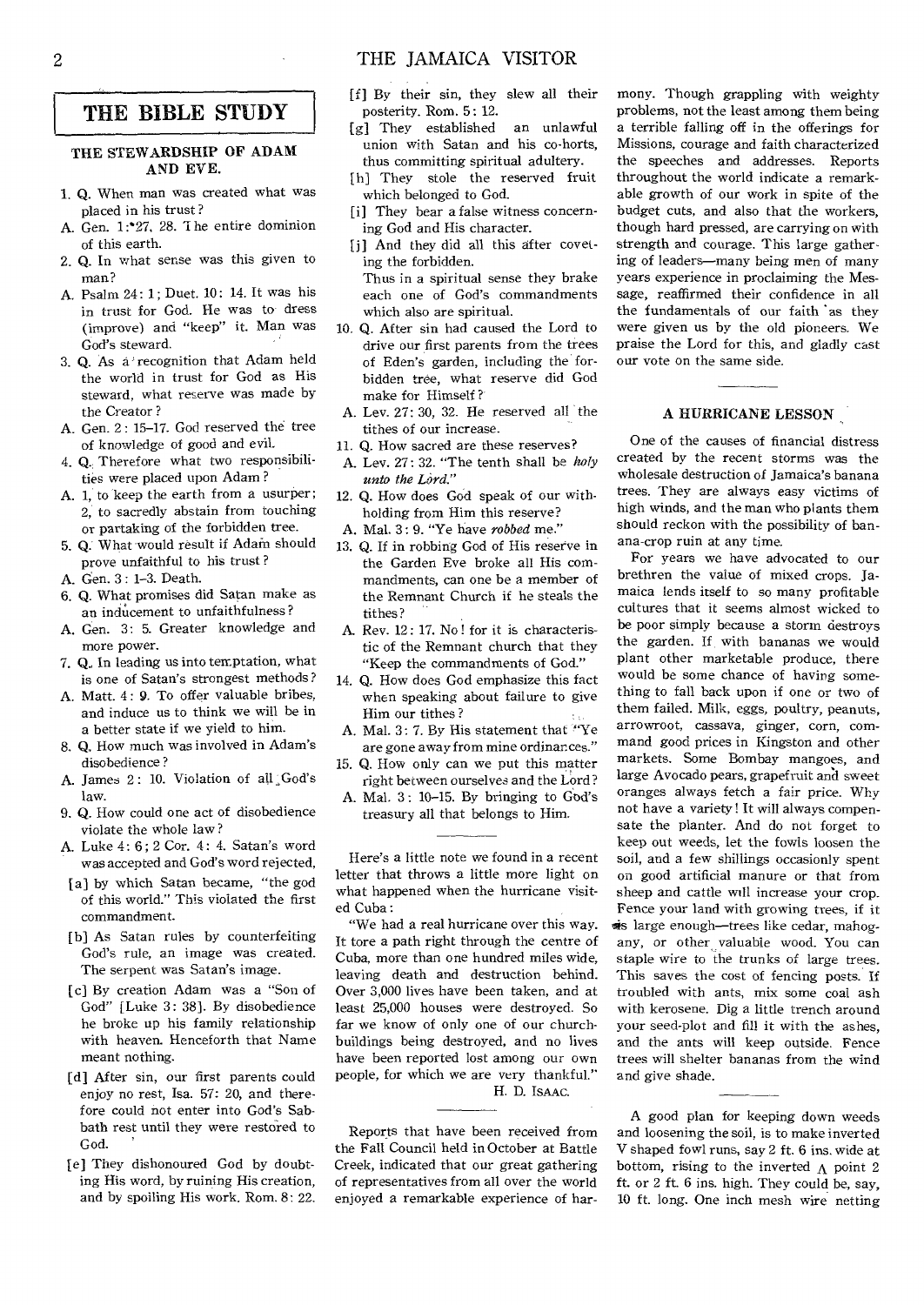nailed along the sides will keep the fowls in and the mangoose out. Five or six fowls inside such a run will pick out the weeds, and scratch the soil loose in an hour, and then the run can be shifted further on until all the rows between the plants are clean. This increases egg production, and utilizes the birds for the purpose for which they were created. But plants must be in straight lines and some 3 ft. apart. A few sunflower seeds make wholesome food for the fowls. Keep only one or two good breed cockerels for breeding purposes. You do not need them where eggs only are wanted for market.

#### SPECIAL NOTICE

We feel that the time has come for us to make a statement to our people in Jamaica concerning the present world crisis in finances and how it has affected the work and workers in this conference. For several years the remarkable growth of our work, which seems to have exceeded the increase of our denominational income has demanded that our budget with those of the rest of the world should be cut, in order to meet the costs of the new missions enterprises which now touch 455 languages in 141 countries. Thus, by a steady process of several 10 per cent cuts in our budget, we were reduced in operating income to what seemed like a very narrow margin. This made it impossible for us to appropriate funds as freely as in the "old days" of our predecessors. Up to the year 1929 the prosperity of our land increased our tithes, so that in some measure relief eased the process of administration. But then the world reverse began, and since then financial difficulties have developed that have forced the British Government to reduce the value of the £1 gold, until to-day it stands at the lowest value it has ever been- $13/2<sub>4</sub><sup>3</sup>$ . Our workers willingly suffered a reduction in their wages of, first, ten per cent, and then another ten per cent. In addition to this the amount allowed for operating the conference has been reduced ten per cent plus ten per cent, plus six per cent. Some of our workers whose wages were on the lowest scale were not reduced as the others were. But it must be clear to our members that neither the workers nor the Conference treasury can be as liberal as they used to be in the operations of the Conference. The workers also will be sorely limited in their giving powers. I do not know that I have ever worked with a more benevolent set of workers than we have in Jamaica,

but now we must all recognize their limitations and avoid embarrassing them by requests which we know they are unable to fulfil.

There is no need for us to get worried or to fear. Every worker is satisfied and cheerful, and we look to our people to be more faithful in their tithes and offerings so that by an increase of tithes we may be relieved in the Budget operations; and in our Missions Offerings, so that the General Conference may be able to carry the missionaries through the year in their respective fields. Our work is growing as never before. Last year, over 34,800 members were added to our ranks by baptism, and the world class of candidates was very large. This proves that lack of funds does not stop God's great work. We are striving to hold all we have in the work, and have succeeded thus far, except that we invited Brethren Campbell and Haig to canvas our books for three months.

We greatly sympathize with our General men upon whom lies the burden of carrying on the world campaign for the finishing of God's work, and we must all pray for them. They have been liberal to the work in Jamaica. But this year, with 12,000,000 people out of work in the United States, from whence the bulk of



*The President of the Jamaica Conference and his wife unite in sending to all our members, their youth and children, a very special greeting for the year 1933. It will be only one of the last years of human probation. It may be the last. We sincerely pray that we may all be united in this one thing—in pressing into a real genuine preparation for the coming of Jesus in glory. May He give you peace and Joy in believing. May He give us all His righteousness and fit us for His glorious and sinless kingdom. Be assured that whatever may come our happiness is wrapped up in yours and we wish you all that is good.* 

*Herbert J. and Mrs. Edmed.*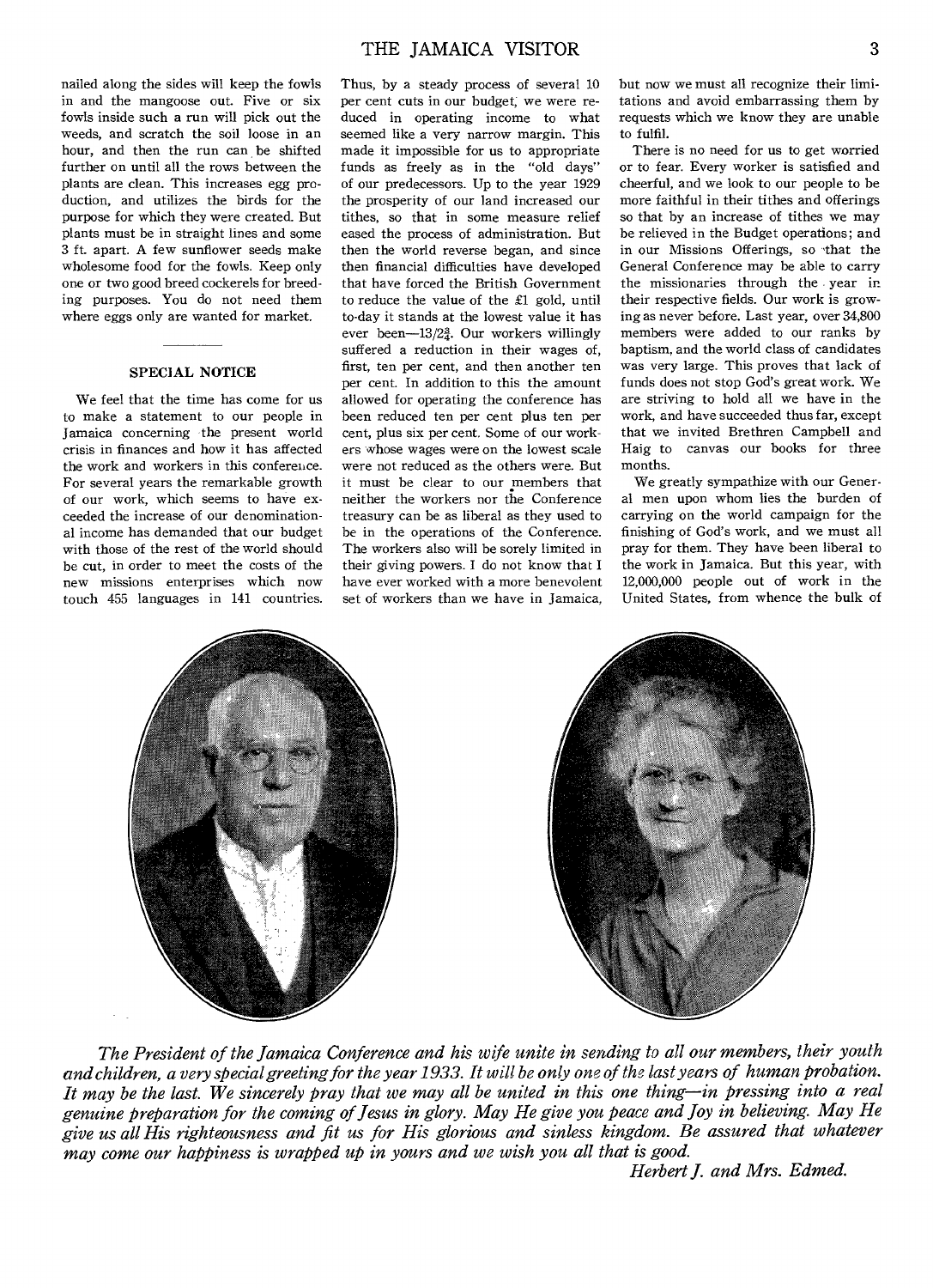our budget support comes, we must not murmur or complain, but press in with faith, prayer, and consecrated courage, to turn threatening hardships into a mighty victory. Behind the clouds of perplexity, let us know that the sun of eternal joy and salvation is rising, and when the Great Day bursts upon this dark world in all its *glory,* and we see Jesus, let us be ready. *President—Jamaica Conference.* 

#### A MESSAGE FROM CAYMAN ISLANDS.

In a letter received from Sister I. G. Knight, we are told of other incidents connected with the awful catastrophe. Sister Knight was herself the victim of an unfortunate report to the effect that her husband was missing and had been found buried beneath a rock and crushed to death. Two hours afterwards she met Pastor Ogden on the "Cimboco", who was able to relieve her mind by saying he had seen Elder Knight on the shore, walking up and down with his suit case signaling to the steamer that he wanted passage. But owing to the rough sea, he was unable to make connections.

A letter was sent from Cayman Brac to Sister Knight, asking for needles and cotton and a light. They had found some clothes under the debris, but they were so torn that they could not be worn. Two lamps were bought, and a lantern, and sent with the other goods. Thanks to the captain of the "Cimboco," we were able to send over a very large case of clothing, which was collected by Mrs. B. A. Meeker, Mrs. Evans, Mrs. Edmed, Mrs. Hutchinson, and Pastor Ogden. Mr. Sasso, of Sasso and Miller, very kindly gave the case and had it packed and delivered, the family collecting a substantial contribution of the assortment to goods.

To those who so kindly gave and assisted in this collection, Mrs. I. G. Knight requests us to convey the hearty thanks of the sufferers and herself.

Mrs. Knight now requests the gift of some Bibles and hymnals; and we are sending a parcel of these by the next boat.

Pastor I. G. Knight is now hard at work trying to rebuild the wrecked church building. He has sent an urgent request for one of our ministers to go and hold the fort at Grand Cayman while he is trying to restore the waste places and to make the wilderness blossom as a rose. To this the Jamaica executive has agreed.

Some startling facts should stand as a warning to our church members who drive motor vehicles. It is reported that in the United States during the past eighteen months 50,900 persons were killed in motor car accidents. This is over 400 more than were killed in the Great war in the same period of time. In 1930 the number killed increased by 298 per cent more than in 1916.

In Jamaica as we have traversed the roads we think we have discovered some of the causes of accidents. The habit of some drivers of taking a glass of strorg drink before driving is responsible for many, for alcohol reduces alertness, clearness of vision, nerve control, and mental balance—all of which are essential elements of safety.

Keeping to the left is essential, especially when turning corners. Many in taking a turn, instead of taking a wide sweep left turn, cuddle the right side of the corner which is the wrong side of the turn. It is always safe to turn a corner slowly, and always dangerous to turn with a fast drive. Be sure to give room for one that is passing you, and observe strictly the rule that if your side is blocked, another car drawing near to pass has always the right of way on the unobstructed side. You should stop and allow him to pass. Remember that your horn is a danger signal. Do not use it unnecessarily, but use it always when turning a corner or passing a pedestrian. Do not wait until you are right on a pedestrian who does not see you before sounding your horn.

These are rules for Christian drivers, who should never be too hurried. If you are a Christian, drive like a Christian, and remember the Golden Rule.

Another matter about these motor cars needs careful consideration. The usual plan of selling these luxuries is that of the credit system. You pay "so much down" and the balance on "easy" (sic) terms. You happen to have about enough to pay the first price down, and you THINK you will easily pay off the hallance. But you do not have the car long before you find you have enslaved yourself and placed a yoke on your neck that you can never remove. The leprosy of debt becomes chronic and you want to drive to another parish to hide away from the leech that is trying to exact immediate payment. But leprosy advertises itself so widely that you cannot escape, and you are tempted to adopt almost any deceitful artifice to escape. But it is all in vain. There may be certain conditions in which the instalment plan MAY be safe. But they are very exceptional. The junk heap is not a wise place for you to bank your small *savings.* We learned two proverbs when starting life,

and we pass them on to those who go down to the junk heap with their savings: "Fools and their money are soon parted." "Shun debt as you would shun the leprosy." We have found them much more safe than even automobiles on the easy payment system.

The difference between buying a piece of land and a motor car is this: Land always yields increase if it is worked. Cars cost more the more they are worked, and even if you do not work them.

#### GEMS FROM THE MINES OF ACTIVITY.

To carry on our work throughout the world today, over one million dollars are needed (nearly £206,000) each week.

In 1930, the amount received per capita for our world operations, was £23. 17. 9.

The cause of the Budget cuts this and last year is found in the loss of income which amounted to over one million dollars in 1931 as compared with 1930. By faithfulness in dealing with the Lord's money, and gifts of larger offerings, let us try and recover the loss this coming year.

Our Church membership in Jamaica in 1928, on Jan. 1, was 2,697. On June 30, 1932, after deducting all losses by death and otherwise, we numbered 4,116—a net gain of 1,422.

W. E. Langley reports that a good time was enjoyed recently when Pastor W. H. Randle conducted meetings at Blue Hole. He would like to have had the sermon radio-circulated throughout the conference. Complaint is made as to the shortness of the sermon, which our dear brother says should have been two hours in. stead of one. But Doctor Wise says it is best to preach one hour and practise what is preached the rest of the time. The election gave satisfaction, and we wish the Blue Hole Church prosperity and a large revenue of souls for 1933.

Just what difference the possession of the Bible made to the British Isles is often forgotten. But our mother country had the Bible before the great Reformation of Luther's time. Before the Bible came, heathenism found strength and support among the inhabitants. Its worship was witnessed to by the temples in whose precincts degradation and idolatry that would make us blush today were practised. Every fane was the home of some vile god. The sun and moon were deified. The horrors of the Druidical superstition and vice succeeded the idolatry of Rome. The god Mars was the Patron of Scotland,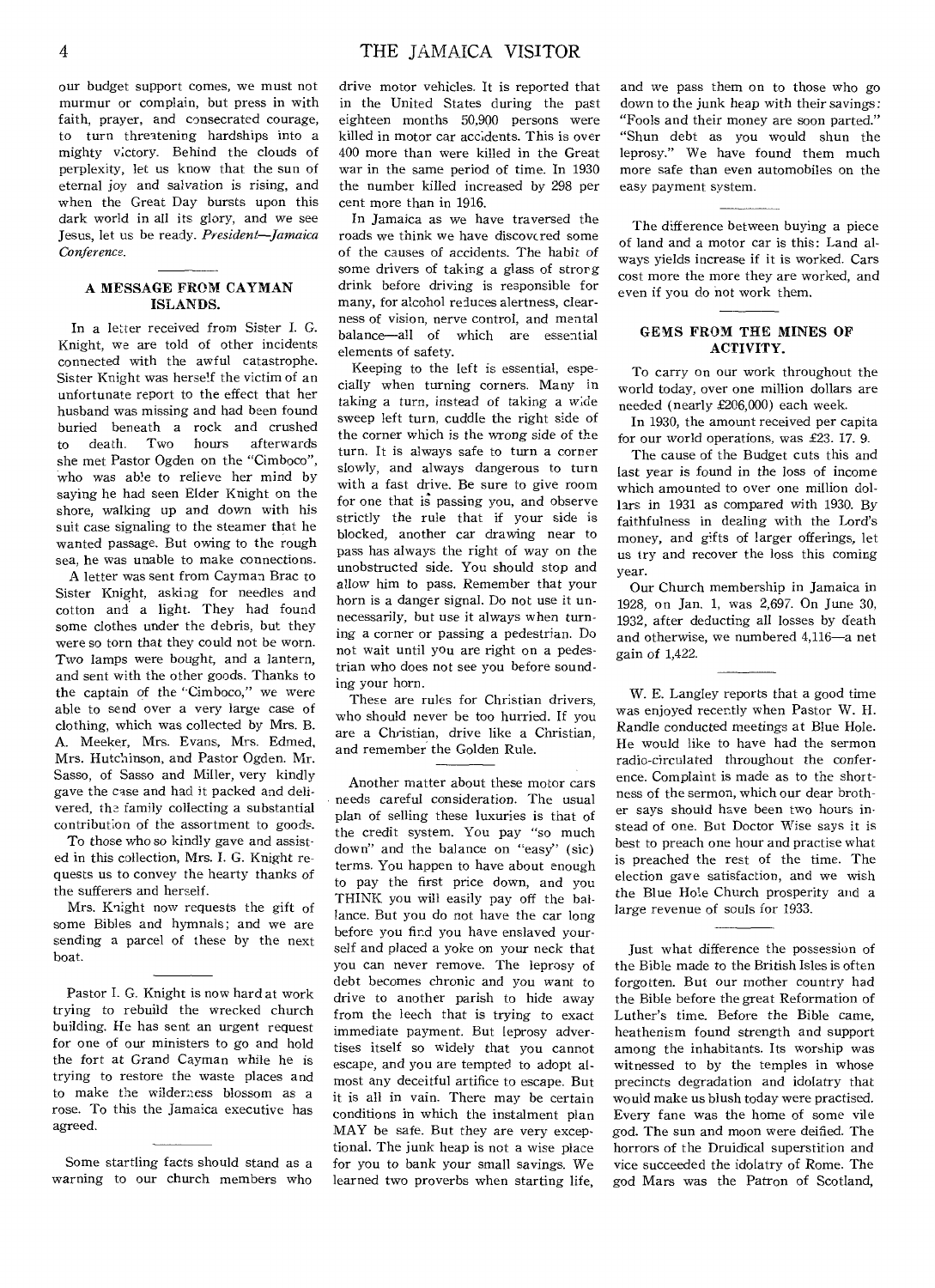Cornwall revelled in the mysteries of Mercury. Bangor had its temple of Minerva, while Janus held Leicestershire in its fetters. St. Peter's in York occupies the ancient site of the home of Bellona. The shrine of Diana once occupied the place where St. Paul's cathedral stands to-day. The ground on which stands the noble pile of the historic Westminster Abbey was once the centre to which the worshippers of Apollo gathered. But the Bible came, and its power shook the foundations of idolatrous superstition, and a thousand towers with their high spires point today to the Heavens whence came the Messenger of the true God ; and soon the British Isles became the world's mightiest empire.

Very solemn and responsible is the work of a church officer. No matter what office he fills, in his or her sphere, each officer must answer to God for the character and efficiency of the departments assigned them. He is not chosen to be simply an ornament or a prominent figure. The more fruitful the tree, the lower the boughs hang; so the more successful the officer, the more humble he will be. It is the empty. fruitless bough that holds its head high. It is the useless church officer that is puffed with pride. Let us all avoid it.

Every office in the Church is created as a soul-winning agency. The Leader should save his flock. He should lead his flock to save others. The Parish in which he lives should be his burden, and he should lead his flock over hill and dale in search of the lost sheep. He should seek to present every man and woman and child perfect before the Lord. This is true of every leader—Sabbath School, Missionary Volunteer, or Home Missionary. And to this end, every one should "Study to show thyself approved unto God, a workman that needeth not to be ashamed, rightly dividing the Word of truth." 2 Tim. 2: 15.

Leaders should be "blameless," true to "one wife." They should be "vigilant, sober, of good behaviour, given to hospitality, apt to teach," peaceable, co-operative, patient, quiet, without covetousness, and wise rulers. 1 Tim. 3: 2-5. The people of his neighbourhood should respect him.

If all our churches could be manned as many are, with such leaders, what a mighty work the Lord would accomplish!

Church members should honour their officers. But this duty makes it imperative that the church officers live honourable lives. No one will honour a dishonourable man or woman. "Sinful and worthless creatures though we are, through a vital connection with Christ, we may yet be renewed in knowledge and true holiness, and thus reflect the glory and the image of our Creator and Redeemer, and be qualified to care for His sheep and lambs." *—E. G. White, in Rev. and Her. Oct. 24, 1893.* 

To the outgoing officers we would express our appreciation of their earnest endeavours of the past year, and we pray that you will give strong support to your successors. May the dear Lord help you to be just as active and helpful as you have been.

To the new officers, we bid you welcome and wish you much of the Lord's rich blessing. We exhort you to pray and study much. Keep in touch with us at the Conference office, and we assure you that we will stand by and help, you to succeed through the coming year. Ever remember that we are all co-labourers together with God. May He keep us all faithful.

A glance at the Harvest Ingathering chart of the North Street Church offers some very interesting facts. It reveals that every Band is still working-Nov. 27. For some time Bands Nos. 10, 11, led by E. Hudson and G. Maxwell respectively have given each other a close race. But at last, No. 11 is in front, with the goal almost reached. No. 10 is not far behind, and the finishing will be a close contest. The winning goal for each band is £13, and Miss Gyles' company reaches ahead of all the other Bands. Ten Bands have scarcely touched the half-way line. But all have worked hard, and this year's effort was better organized, and carried with greater enthusiasm than hitherto. Pastor L. L. Hutchinson deserves to have enjoyed better results, for he left nothing undone to secure the success of the campaign. But we must not reckon results merely by the financial measures, as the personal contact with the people of the city must give results to be revealed only in eternity.

A remarkable service was held in the North Street Church, November 27, under the auspices of the Kingston S. D. A. Burial Society. A torrental downpour of rain threatened to spoil the attendance, which nevertheless filled the Church. Mr. Aston Williams, the Society's chairman, opened the proceedings in a brief speech, after Bro. R. Harriott had offered prayer. He then called the President of the Conference to the Chair, and a delightful Memorial Service followed. The choir and the Misses Sasso and McCatty contributing very appropriate and charming musical selections and solos. Mr. G. Campbell, of Spanish Town, rendered a bass solo in his usual style, and Miss Plunkett recited, "A Crisis."

Early in the programme, Mrs. L. L. Hutchinson unveiled a new pulpit, of polished mahogany, which the Burial Society presented to the Church, and which is greatly admired; and Miss D. Walters, daughter of the Secretary, in behalf of the same society, presented a beautiful pulpit Bible, in the blank pages of which are the inscribed names of those who have died as members of the North Street Church since the society was formed.

Pastor L. L. Hutchinson, the Pastor of the Kingston churches, in a very eloquent address accepted these gifts on behalf of the Church, and the Chairman dedicated them by prayer to the service of the Gospel of Divine Grace.

Bro. E. E. Walters, in a very clear and precise speech made known the object of the Society and its plan of securing for the poor among us a respectable burial at their decease. To become a member one is asked to pay only two shillings, and a further contribution of one shilling when an adult dies, or sixpence at the death of a child. In this simple and easy way 27 persons have been provided with a service more fitting the respect with which they were held in life. Brother Walters made a call for more members in this worthy society, and the beautiful meeting closed.

The recent munificence of the Antillian Union Conference in donating five hundred dollars to be devoted to the completion of our new churches at Ocho Rios and March Town, has been fully appreciated by Pastors H. Fletcher and G. A. E. Smith, who, with their band of local Church members have been pressing the work forward. It is hoped to have both these buildings completed by or about the middle of February. Thanks to the good old Union Committee !

After several weeks in the Island, broken by visits to Porto Rico and the Cayman Islands, Pastor A. R. Ogden left for the Division Commitee meeting at Balboa, by the S. S. *Metapan,* which left Kingston on Thursday, Nov. 24.

Having completed the audit of the College and Conference books for a period of four years, Brother F. R. Mohr left for Haiti and Cuba, expecting to return after a few weeks to complete the audit to Dec. 31, 1932. We have greatly enjoyed Brother Mohr's association, and rejoice with him over his recovery from the' fall which injured his feet before coming here.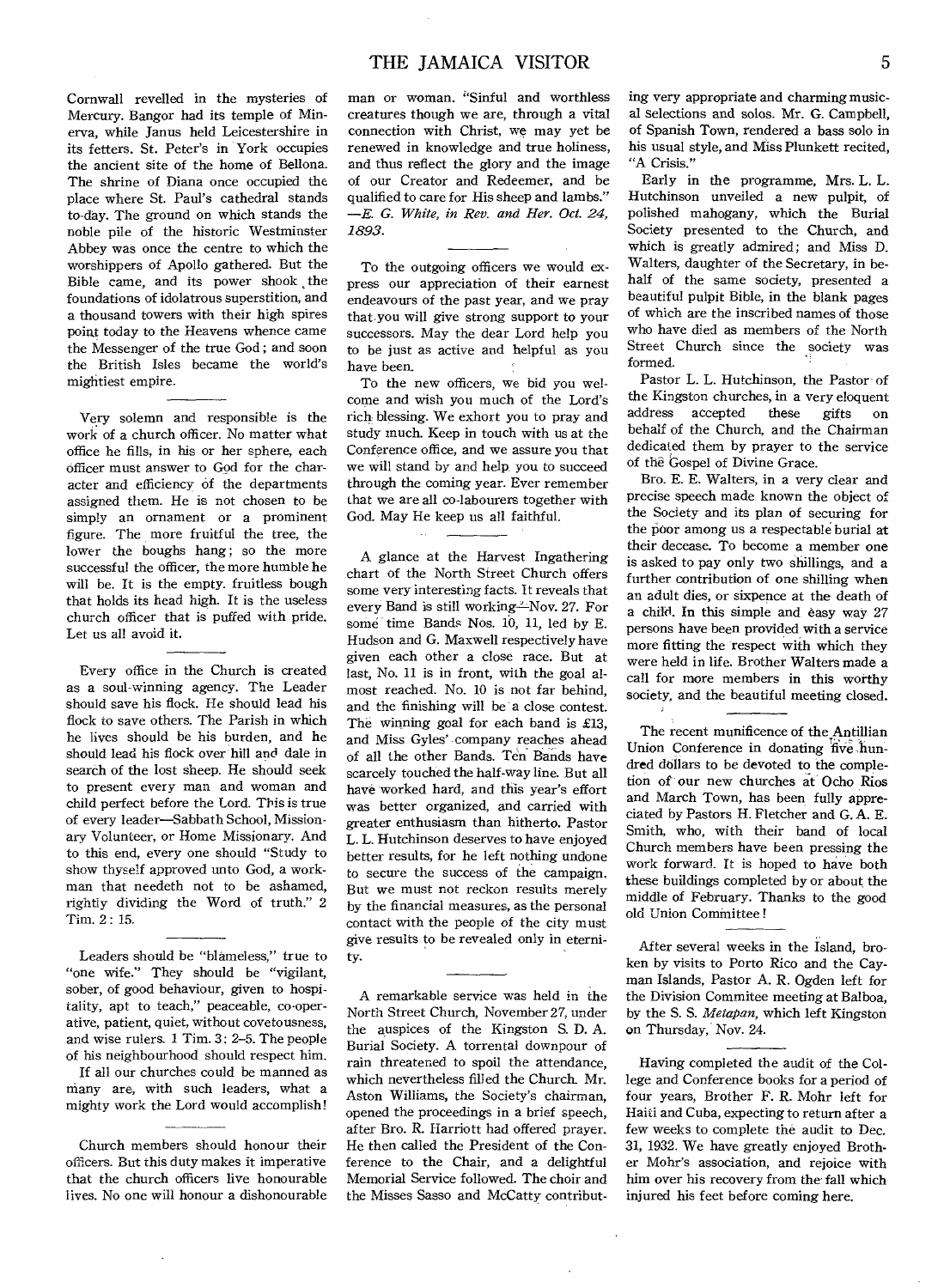#### SPECIAL NOTICE : THE CONFERENCE SESSION

The Inter-American Division Committee has recommended that in view of the prevailing financial conditions, we postpone the the holding of our Conference Session. Plans will be made for regional meetings at accessible centres and it is hoped that more of our members will be enabled to enjoy the benefits of such gatherings from all parts of the Island. The Conference Committee will meet before this gets into the the hands of our readers and definite plans will be formulated. We may expect valuable help from well known General Conference men. We might state that this plan is being followed at the present time in many of our conferences with great success.

The Pacific Press management, on recommendation of the Division Committee, is trying to work out an arrangement by which we will be able to obtain our supply of Sabbath School Lesson Quarterlies from Ergland for the present, so as to save the exchange loss and be enabled to supply them at the old price of 3d. each.

We greatly appreciate this concession from the Pacific Press, which has recently suffered heavily through the depression. They have cut down wages, time of working, number of their staff, and in every way possible, so as to keep their prices within our reach. They have made concessions from their standpoint in the hope of holding our prices within the lowest limits, and we know that they can ill afford to sacrifice any of their trade. For this reason we appreciate all the more their endeavours to help us, and though we were nevertheless hard hit, we will remember that obligations are mutual and do our best to keep the good work going. While we cheerfully bow to what may be inevitable, we must remember that our brethren are as anxious to, help us as we are to be helped, and if the Lord permits this financial perplexity which has hit the world, it must be that He will cause us to make good out of it, and succeed in spite of it. Though the waters of difficulty are stirred, let us step in like Peter, with our eyes upon—not the Pacific Press *but—Jesus.* 

#### Government Recognition of Our Work.

We find in many of our mission fields today that our mission work is attracting more and more recognition by Government authorities.

Our work for the aboriginees at Monamona is looked upon by the authorities as the most sucessfully operated station in

the State, and the Deputy Protector recently visited that station to learn the methods of our work in order to make recomendations to other bodies endeavouring to care for similar stations.

In Papua the Governor, Sir Hubert Murray, has recently recommended our securing a leasehold in territory formally recognized by the Council of Missions as being the territory of another society, in harmony with an agreement among the other mission bodies concerning a division of mission territory. His Excellency has personally stated his objection to any such agreement.

In the Mandated Territory of New Guinea the retiring administrator, Brigadier General Wisdom, displayed a very keen appreciation of our work and said he hoped we would extend it. His officers have strongly urged us to commence work in some other parts of the Territory where there are large numbers of primitive people not under mission influence.

In Fiji we have a most sympathetic Administrator, Sir Murchinson Fletcher, who is watching our educational work in that group and in the New Hebrides and Solomon Islands with considerable interest. Some of our schools in Fiji are now receiving grants in aid, and school inspectors have given very favourable reports of the work being done.

In Somoa also, where we have recently established a training school at Vailoa, the chief Government School inspector has visited the school and given a very favourable report.

"Without the shadow of a doubt the Vitality of the church depends on its being missionary. 'It seems to be an indisputable fact,' says Bishop Selwyn in his first episcopal charge, 'that however inadequate a church may be to its own internal wants, it must on no account suspend its missionary duties; that this is in fact the circulation of its life's blood, which would lose its vital power if it never flowed to the extremities, but curdled at the heart.' This explains why some churches are suffering atrophe and why others have an expanding and abounding spiritual life. The spiritual life is the life of Christ. The life of Christ cannot be pent *up."—"The Pastor and Modern Missions."* 

May God continue to guide and bless His work in these needy fields and gather out many mor e souls for his kingdom.— A. G. STEWART, *in Australasian Record.* 

#### TOMATO GROWING FOR MARKET.

There is much said to-day about profitable tomato growing, and as we believe our people will want to excel and earn good returns from such an industry, we print here some advice on the matter.

The soil should be well prepared by deep forking, enriching also with well rotted trash or leaf manure. This can be supplemented by sheep or fowl manure in proper quantities, and this is important.

The seed should be sown in small boxes, and transplanted to other boxes two weeks later. They should be kept in an open but sheltered place until three weeks later, and then planted in the open garden, 18 inches apart, in rows three feet apart.

As soon as the plants begin to grow, they should be staked with sticks five feet high, attached by wire or rope to poles at the end of each row, so as to keep the sticks firm. When the plant reaches about one foot high, tie it to its stick so that it will not slip down. Then about every two or three days, remove by pinching off, any new shoots that grow at the sides. Allow the plant to grow to the sixth truss, tieing it carefully as it rises in height. It will take about 105 to 110 days to develop the first picking, and little will be obtained after 150 days. It has been demonstrated at Mandeville that about 6 to 12 pounds of fruit may be expected from each of the plants, providing they are cared for, at an altitude of 2,000 feet above sea level.

Tomatoes are the richest fruit in vitamin value. Our people should eat them very plentifully, and they always command a fair price in the markets of the Island.



The following questions are a sample examinaton for the Bible Doctrines. How many will take the examination this time?

#### SENIOR STANDARD OF ATTAIN-MENT EXAMINATION FOR NOVEMBER, 1931

#### Bible Doctrines

These questions are to be answered in the presence of the church elder or some one appointed by him. The Bible (if not personally marked) may be used by the one taking the examination, but no concordance, Bible helps, or other books of any kind. The answers to these questions should be sent to your conference Missionary Volunteer secretary.

(Answer any ten questions)

(The figures in parentheses indicate the number of texts to be given.)

*1. a* Describe the second coming of Christ. (1)

*b* Name six signs. (2)

2. What is the Spirit of prophecy? (1)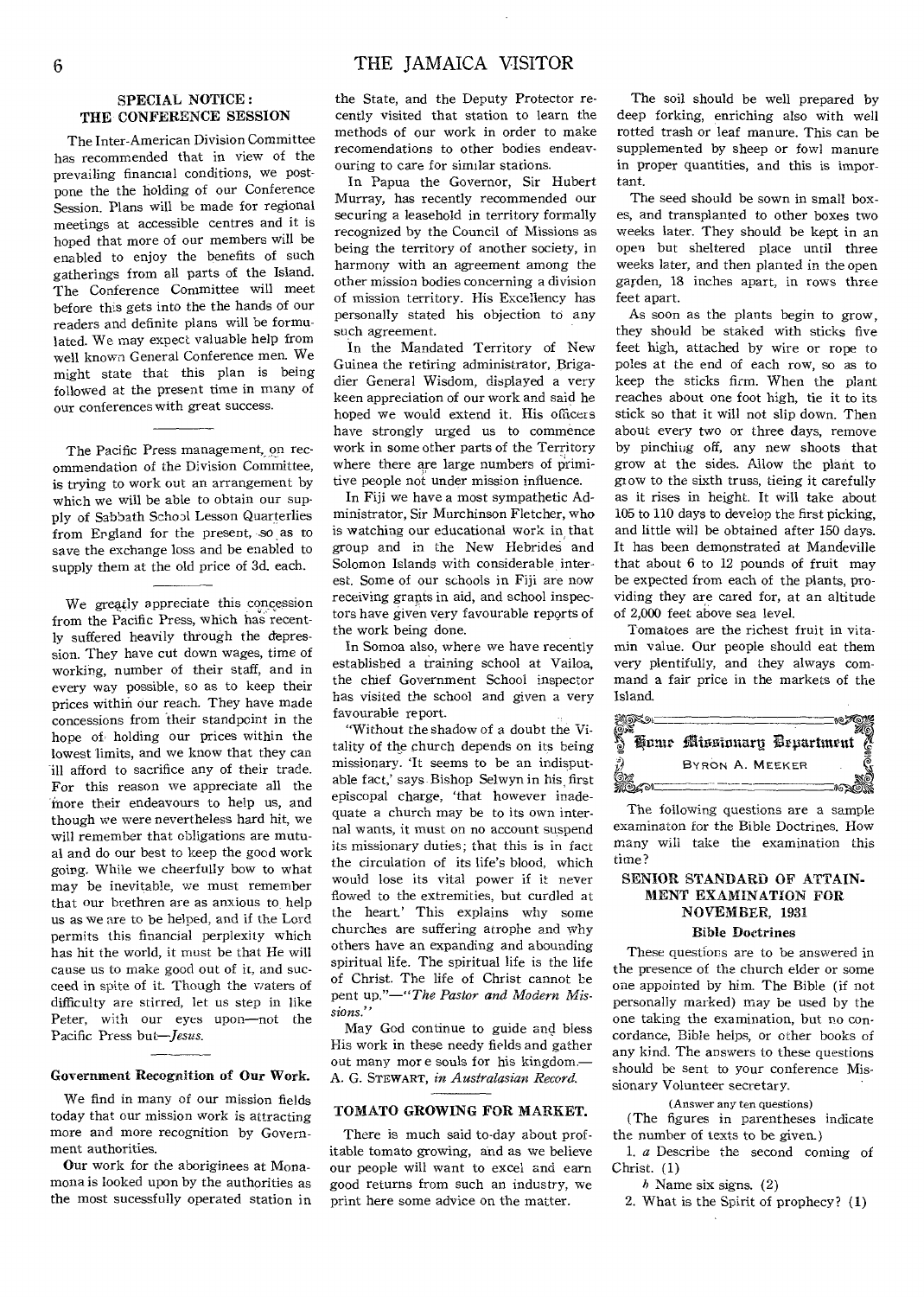3. Explain briefly the prophecy of Daniel 2 or Daniel 7.

4. *a* What is the Investigative Judgment?

*b* When does it occur?

*c* What does it decide?

*d* Give one text on the Investigative Judgment.

5. *a* Make a diagram of the 2,300-day prophecy placing date and references.

*b* Prove that a day in prophecy is a literal year.

6. *a* Describe the condition and appearance of the earth during the millennium. (1)

*b* What events mark the beginning and the end of this period?

*7. a* How long was the period of papal supremacy?

*b* When did the period begin and end?

*c* Describe the work of the papacy and the condition of God's people during this time.

8. *a* Relate in order the three steps necessary to baptism. (2)

*b* Show from the Bible that immersion is the true from of baptism. (1)

*9.* Quote the three angels' messages, giving reference.

10. Write a Bible study of at least six questions and references on *one* of the following subjects:

*a* The seal of God.

*b* The day of Atonement.

 $c$  The law of God.

11. Give the book and chapter reference for five of the following:

*a* The fall of man.

*b* Sermon on the Mount.

*c* Satan's origin and history.

*d* War in heaven.

- *e* The Holy City.
- *f* Faith chapter.

12. Write a description of "the Holy City." (1)



We hope that all who know about the 1933 Reading Courses will plan to read the books. We hope also that you will be enthusiastic in your endeavours to induce every one in your church to read them. The cost of each book is so small that we believe it will not unduly burden our members to secure them. Each church could surely provide sets sufficient for all who are not able to buy for themselves.

Five books are to be used this year in the senior course. They are, "Steps to Christ," "Simple Treatments," "Mary Jones and Her Bible," "Seventh-day Adventists, their Belief and Practice," and, "The Challenge of the 20th Century." With the exception of "Mary Jones and Her Bible," these books may be bought for 9d each, plus postage.

There are two books in the Junior Course, "Black Beauty," and, "Bedtime Stories, No. 7."

Let us all get busy now and commence the course. We would rejoice to see the Jamaica Conference issue one thousand Reading Course certificates this year. It can be done if we all press into the plan.

"Steps to Christ" is a gem. Every paragraph in this is helpful. The more you read this book, the more you will love it.

"Simple Treatments for Common Ailments" is full of instruction on practical home nursing. Everyone should understand the fundamentals of the care of the body.

"The story of Mary Jones and Her Bible," will be read with the greatest interest and profit. It is touching and thrilling, and has many lessons of devotion that we all should learn.

"The Challenge of the 20th Century" brings us face to face with present day conditions which point to these as the last days. Acquaintance with such wonderful developments as this book portrays, will help to impress us with the importance of right living in view of Christ's coming.

Every Seventh-day Adventist should know why he is what he is. The book on their "Belief and Practice" makes intelligent the reasons of our faith.

The children's books are well chosen. "Black Beauty," is a story of a faithful horse. The first girls and boys who report having read this book will receive mention in the VISITOR. We would like to have your letter when you have read it, telling us how you enjoyed it.

"Bedtime Stories," No. 7. needs no description, for we have all become acquainted with this beautiful series. Such books develop the finer spiritual qualities of our boys and girls who read them.

Just think what it will mean to the vouth of Jamaica if they unite in of Jamaica if they unite in plans for their intellectual and spiritual development. Remember the four Educational goals: The Morning Watch, The Standard of Attainment, The Reading Course, and The Bible Year. Order your supplies quickly from the Book and Bible House, and persevere in your determination to carry this year's plans to final triumph.

#### **M. V. ACTIVITIES**

The young people of the Spanish Town Society have been busy in missionary work, visiting the leper home and the Alms house, carrying blessing wherever they go.

On December 4, a large truck went to Sligo Ville from this church. We were surprised to find a large number of the young people from Everton Park there also. These united in rendering a musical programme interspersed with recitations. Elder J. A. Reid gave an appropriate address.

In spite of a heavy downpour of rain the meeting was well attended, some of the prominent people of the neighbourhood being present. Brother Collins and his wife who are holding up the lamp of truth there were very glad to have the message brought to the attention of their neighbours and friends in this way. We all enjoyed the cordial spirit manifested.

So, let the good work go on. Our M. V. Society is doing much, and in many places can do more to scatter the gospel truth. At this meeting we distributed tracts on the message. These will continue working while we are absent from our friends away up in the hills above Spanish Town. God is watching over His work, and how good He is to allow us to be co-labourers with Him.

BYRON A. MEEKER.



#### **GOOD, BETTER, BEST.**

As we begin a new year, it might be well for us to take a retrospective view of our Sabbath School records. In 1931 we made good *progress* in Jamaica, and in 1932 we did better, but have we yet done our best?

With our large Sabbath School membership which now numbers 5078, we should be reaching a higher per cent in Honor cards and offerings. We were glad to be able to report an increase in offerings for the third quarter of 1932, but even then we only reached an average of scarcely 45 per cent. We need an average of 65 per cent to ensure the "Pennant" to us as a Conference. Our sister Island San Domingo has it, and the Columbia Mission. Shall we not make the "Pennant" one of our aims for 1933?

We want to see many more of our members receiving the benefit from a daily study of our splendid lessons, and *being*  regular and prompt in their attendance at Sabbath School. Then if each church member would aim to *give* threepence each week to Missions which is the Conference goal for our schools, and take a part in the Investment plan, the "Pennant" would soon be ours. Don't forget either that we are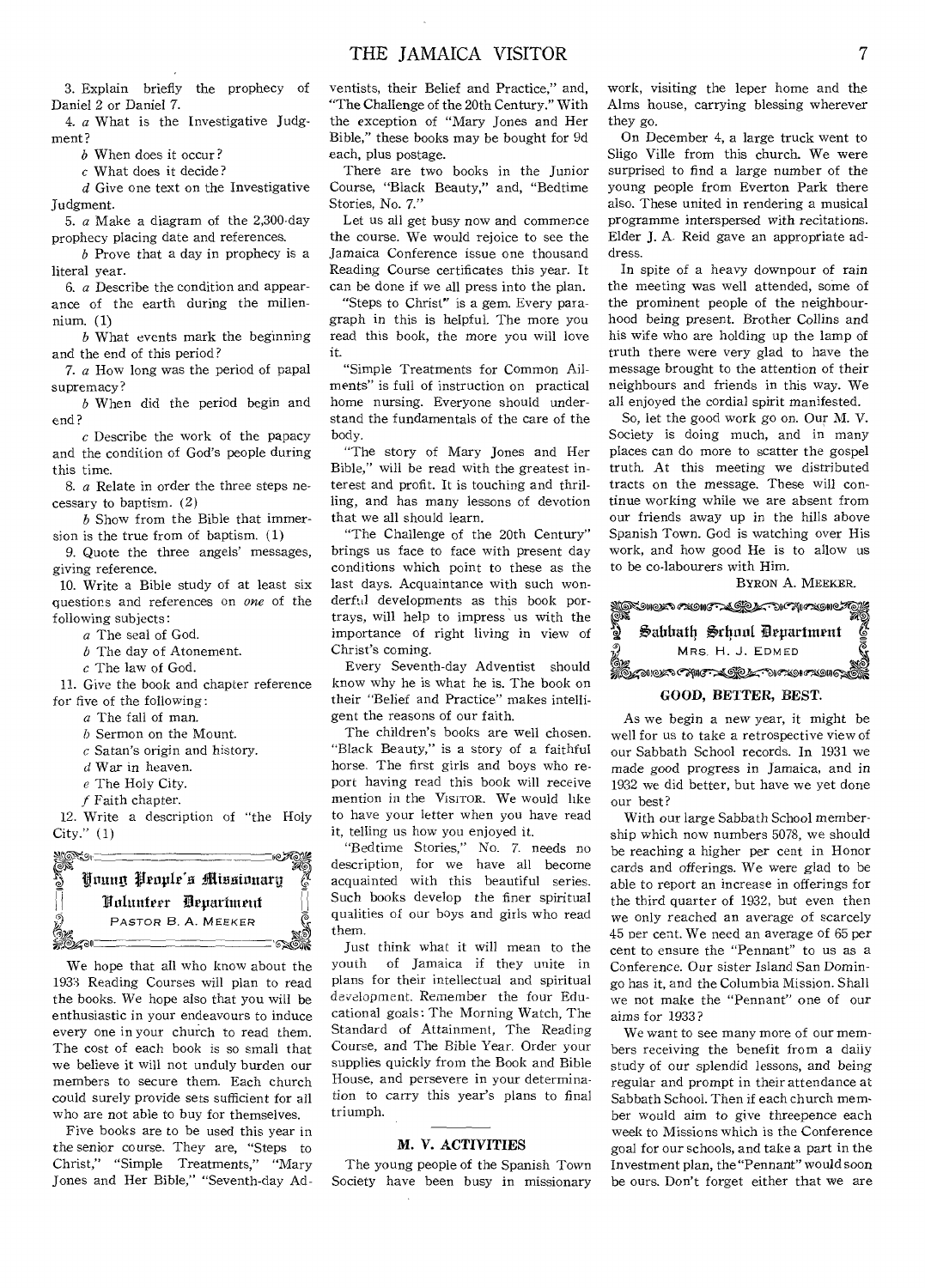making 6000 our membership goal for the new year upon which we have entered and all should take their part in this by inviting their friends and neighbours to share the blessings of the Sabbath School with them.

#### **Sabbath School Workers' Training Course.**

This will be a very helpful study. The Course consists of the "Worker," and the excellent book, "The making of a teacher." It deals with the following principles,— How attention may be secured, laws of teaching, questioning, the recitation, and religious teaching. Price of the book is 6/-. Of the 1933 course it is said it offers,

> "Better preparation Broader knowledge Improved methods Greater opportunities And inspires to Higher attainments in Personal Soul Winning."

"Progressive Sabbath Schools Provide for the Training Course. Efficient Teachers take it."

We are glad to give a few extracts from etters received about Investment Day.

#### **Riversdale.**

"We indeed had a fine program, and a good day which we all enjoyed greatly. The children certainly did their part well and there was such a deep spiritual tone in all the pieces rendered that many present decided to take a deeper interest in the Investment plan for 1933. There were pieces of needle work, a tray, eggs, corn and the proceeds of other garden products and chickens. These all brought us £1.18.0 for which we are very thankful for many put forth earnest effort to do their part. We regret this is not as much as last year's, but sickness prevented many of our bright helpers from giving."

MRS. M. FLETCHER.

#### **Regent St., Kingston.**

"The interest in our Investment program was the best we have ever experienced. Our gifts were small but the lessons taught in the recitations etc. inspired our members with a determination to make more liberal gifts to the Investment fund in the new year." MRs. J. A. REID.

#### **Blue Hole.**

"Owing to the very rainy season, we were unable to carry out our Investment program until Nov. 26th, but the program was well rendered. You will be delighted when I announce the nice littte sum of 18/- which we received from the portions we dedicated from our small plantations, such as cocoa, trees, peas, roots of bananas, bunch of cocoa-nuts, tomatoes, a box of bees etc. All of these are not yet reaped, therefore we are expecting to make the above sum a larger one. We are very

glad that our Sabbath School is having a hand in the wise plan of Investment." W. E. LANGLEY.

#### **Rollington Pen, Kingston.**

"Sabbath Nov. 19th is a day long to be remembered by all in this corner of the Lord's vineyard. The parts were well arranged and nicely rendered. The fact is everyone feels that this was one of the best programs we ever had. The children deserve credit for the way they rendered their pieces under the faithful and efficient guidance of Sister West."

E. S. PERRIN.

#### **North St., Kington.**

"We greatly appreciated the way the Investment program was rendered in this school. Sister Hutchinson, who is superintendent of the children's Division, spared no pains in preparing for the day which was seen as the different items were given. The young people and the choir entered wholeheartedly into it also. At the close Bro. Walters invited the members to bring their gifts to the platform and it was interesting to see them with their happy smiles dropping the coins into a prettily prepared basket. One sister said a chicken was given up to die, but she took it and nursed it back to health and then sold it for 2/- for the Investment fund. Over £3. 0. 0. was given. MRS. H. J. EDMED.

#### **Port Maria.**

"I know you will be pleased to hear from us and our success on Investment Day. Some of the children from Sister Williams' school assisted in the program. We had the seven characters representing the Mission fields, and they did well. The little ones were ready with their recitations, and the presence of the Holy Spirit was manifested in a marked manner. I have  $6/4\frac{1}{2}$  in hand but some have not vet reaped their investments but we hope to have them by the end of the month.

MRS. **F.** WOODS.

#### **Newport.**

"Our Investment program was rendered Nov. 19th. Everyone enjoyed it. How delightful it was to see the adults and children marching to the rostrum with their Investment offerings which amounted to  $7/9\frac{1}{2}$ . All have not come in yet.

Miss G. GREEN.

#### Dias.

"Our Investment program came off on the day appointed. Being the first the school has not done so well, but we trust we will be more vigilant for the coming<br>year." Miss I. A. JOHNSON. MISS I. A. JOHNSON.

#### **Sherwood Forest.**

"Our Investment program took the place of the mid-day service. The exercises and recitations were given to the best of our

ability. The older members of the school responded with "Amens" to show their appreciation of all that was rendered. The donations amounted to 5/-, and we are expecting more to come."

#### Miss F. WEBBER.

The Sabbath School Department extends to all its best wishes for a very happy and prosperous New Year, and we trust that our schools will be one hundred per cent investment for 1933—that is every member having a share in these good experiences reported above.



"True success in any line of work is not the result of chance or accident or destiny. It is the outworking of God's providences; the reward of faith and discretion, of virtue and perseverance. God gives opportunities, success depends upon the use made of them."

The success of the literature work is nothing short of God's providences. The report for last month called for £40 more to catch up with last year's delivery. Now (at the time of writing) we have exceeded that to over £150, only some were late for this month's report. To God be the glory.

Greater still would have been our success but for the storm. Nevertheless there must be some blessing in the disaster. Many homes that were hidden away from the colporteurs' view can now be seen plainly since the banana trees are blown down. Colporteurs, this is your opportunity to call on such homes. They too must have a "visit from the Lord." It was after the walls of Jericho fell that the Israelites could see the homes and accomplish their work.

When this reaches you the old year shall have been gone forever, and a new year of opportunities will be ours. "While men's hearts are failing them for fear" let us help them by our Truth filled Literature, thus turning their minds away from the earthly things that are crumbling away, to the Kingdom of Peace that is about to be set up. Our work will soon be over. Some day we shall make the last call. The last book will be sold. The last soul will be won. The last good-by will be said to wives and children. We are nearing home, my brethren, go forward into the New Year with greater courage.

#### **JAMAICA COLPORTEURS ARE DOING THINGS.**

From a comparative statement just received from the Pacific Press, we cull the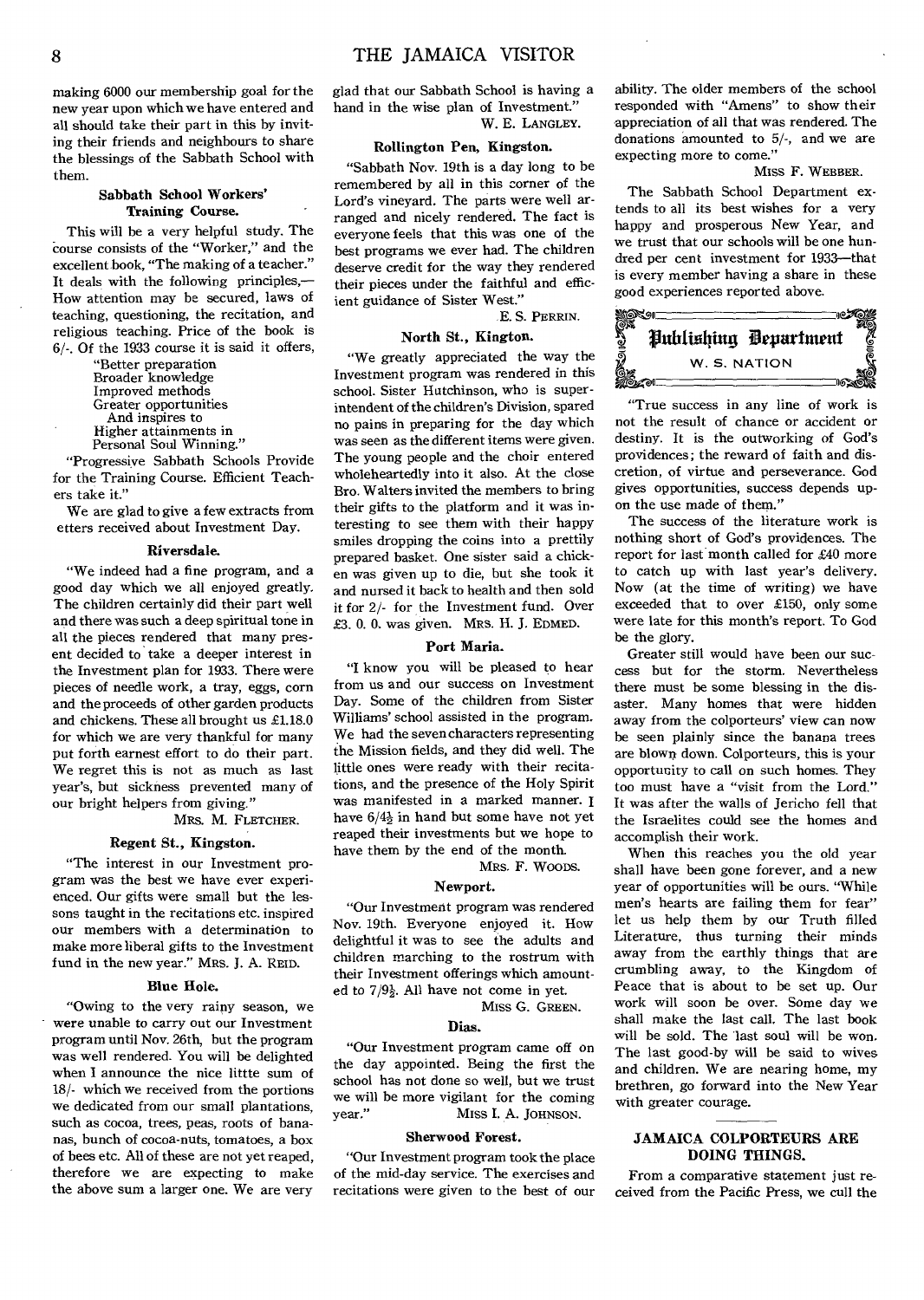following statement for the first nine months of 1932 as compared with the same period in 1931:

|      |              | Av. No. | Hours           |  |  |
|------|--------------|---------|-----------------|--|--|
|      | Colporteurs. | Worked. |                 |  |  |
| 1932 |              | 13.     | 8.685.          |  |  |
| 1931 |              | 15.     | 7.914.          |  |  |
| Loss |              | 2.      |                 |  |  |
| Gain |              |         | 771.            |  |  |
|      | Value of     |         | Value of orders |  |  |

|      | orders.      | delivered.  |
|------|--------------|-------------|
| 1932 | \$16.937.71. | \$6,819.85. |
| 1931 | 13,907.04.   | 4,876.62.   |
| Gain | 3.030.67.    | 1,943.23.   |
| n.   |              |             |

This report represents faithfulness, hard work, and stick-to-it-iveness. It represents devotion and the spirit of sacrifice. It represents only the outline horizon of a scene that belongs to the near future when the rays of light will be seen everywhere, honest children of God will sever the bands that have held them. Family connections, church relations will be powerless to stay them, and notwithstanding the agencies combined against the truth, a large number will take their stand upon the Lord's side. (See Great Controversy, p. 612). How the colporteurs will rejoice in that day ! And we will rejoice with them, wont we? So be not weary in well doing.

H. J. E.

Colporteurs, read this: A letter from J. A. P. Green, Associate Secretary

#### ctrox the sene

## TTLE FOLKS' CORNER

#### te, 1998, 1999, 1999, 1999, 1999, 1999, 1999, 1999, 1999, 1999, 1999, 1999, 1999, 1999, 1999, 1999, 1999, 1999

#### THE TREATMENT OF ANIMALS

|                | A Dialogue for six children |
|----------------|-----------------------------|
| <b>EDITH</b>   | REGGIE                      |
| LIZZIE.        | <b>OLIVER</b>               |
| <b>HARRIET</b> | WILLIE                      |
|                |                             |

EDITH : "There's that cruel boy, Reggie, throwing stones at the little birds again ; I do believe he thinks all the dumb animals are made for boys to torment. The other day I saw him pulling off the wings of flies, and just before that he was in trouble for having thrown a stone, and broken the leg of one of Mr. Hayter's chickens. Reggie, you naughty boy, how can you be so cruel and unfeeling?"

REGGIE : "I'm not cruel, Edith, I wouldn't hurt you."

EDITH: "I don't think you would, purposely, but it does hurt me to see my brother cruel to anything. 'It's want of thought as well as heart, that makes the world to weep.'"

REGGIE : "But you don't suppose they can feel like you, do you ?"

of the publishing department of the General Conference, received this week says, "There is no field in the world today that has had as much advertising as Jamaica. In the last Fall Council if we mentioned any place it was Jamaica. Brother Nation. . . stands second in all the Pacific Press territory for subscription books sold during 1932, that is, for the first nine months. . . It just seems as if God is blessing the Mission fields these days. While the sales in North America have diminished, the sales in many of the Division fields have increased."

Thank you, Brother Green. A pat on the back will cheer our field men and inspire them with courage and new faith. We hope next year to be top of the list. H. J. E.

#### Colporteur Report November, 1932.

Ă, L.

|                            | TIALLERATIO  | ----     |                         |
|----------------------------|--------------|----------|-------------------------|
| <b>NAME</b>                | <b>HOURS</b> |          | <b>SALES DELIVERIES</b> |
| Hurst, B. E.               | 70           |          | 29.2.0                  |
| Cousins, C. S., 2 mos. 228 |              | 17.5.4   | 26.15.0                 |
| Dillon, L.                 | 136          | 18, 0, 0 | 24.4.0                  |
| Wallace, R.                | 70           | 8.16.6   | 21.1.6                  |
| Grant, H. W.               | 52           | 10.1.0   | 14.17.6                 |
| Ricketts, B. A.            | 17           |          | 11.0.0                  |
| Dawkins, A.                | 76           | 25. 6. 8 | 8.6.8                   |
| Ricketts, C.               | 68           | 7, 6, 0  | 6.4.3                   |
| Heron, A. W.               | 36           | 12.0.0   | 4.18.0                  |
| Have, N. E., Oct.          | 86           | 5.16.0   | 4.16.0                  |
| Destoe, K.                 | 17           | 12, 6, 0 | 1.16.0                  |
| Fletcher, H. H.            | 31           | 18.6.0   | 1.11.6                  |
| Campbell, R. B.            | 37           | 33.16.0  | 1, 0, 0                 |
| Farrell. Samuel            | 97           | 62.17.3  |                         |

14 1011 231.16. 9 155.12. 5 6-3000 Suite (1900)

eleMintAIDESito

EDITH: "Well, I think dumb as they are, some speak for themselves on that question. I fancy the reason you boys often ill-treat dumb animals is for a wicked pleasure you feel in hearing their cry for pain. If they cannot feel as much as we can, we-can at least see by their writhing that they do suffer."

LIZZIE ; "I'm glad you are telling Reggie of his conduct, Edith ; for though he is very good to us, and, I really think, has a kind heart, yet he is so often heedless, that he would not put himself in the least out of the way, to avoid giving pain to anything. He is not so kind as the war-horse, even, who will, I have read, walk with careful step over the bodies of the dead and dying on the battle field."

REGGIE: "I'm in for a lecture now I see; Why didn't you advertise it in the usual way? something like this:- 'Public Notice ! Unpopular lecture, by the unpopular Miss Edith Busybody, on Cruelty to Animals, and how to cure boys of it. 'I'd

have bought a ticket for a reserved seat to encourage you, and gone birdnesting till it was over."

EDITH : "Ah ! I have no doubt you will, as usual, try to make light of what I say !" REGGIE: "No I won't, bless you."

EDITH : "It would be a good thing if we could have lectures on the subject in every town and village in the country. I'm sure there is a great amount of cruelty practised. You boys are so thoughtless and cruel while young, and when you grow up you generally get worse, for the habits of our childhood seem to cling to us all our lives. The other day, I saw fifteen people in an old cart being drawn by a poor thin horse, and I do not know how many poor little donkeys I have seen on Banana days carrying loads far too heavy, while their little legs just trembled under the load. It's no wonder that God does not give them a market for their stems, and that many are rejected. How can God prosper men that ill treat His helpless creatures. And then think too, how they beat the poor little things! Don't run down lectures on this subject, Reggie, I wish there could be more of them."

REGGIE: "You had better unload all that you have to say, Sister, but don't make this lecture too long, for I have not yet bought a ticket."

LIZZIE: "I think bird nesting is a very cruel thing, too. I can't think how boys can enjoy seeing the helpless mothers frightened, and crying for their stolen young."

WILLIE: "Don't make us out to be worse than we really are. We never take young birds from their nests until they are old enough to say, 'Good bye,' 'to mothers."

HARRIET: "Ah, that's when you take singing birds to bring up in a cage. But what about the other little creatures that you take just for fun, or the parents from whom you steal the eggs, destroying the little home they have taken such pains to build ?"

WILLIE: "That's just the way the world talks about us boys. One would think we are awful creatures, to hear you talk. They credit us for nothing that is good, and charge us with all kinds of mischief, usually ending up with the mean old saying, `Boys will be boys,' meaning, of course, that they are something blacker than boys. I wish I could have every one taken up for libel that says that, and made to pay a heavy fine toward our cricket club."

REGGIE: "Good again! Well done, Willie; That's as good an answer as I could have given. You shall make the next speech."

HARRIET: "I would not gratify Reggie by talking any more about bird nesting ; but if you won't feel for the poor birds,